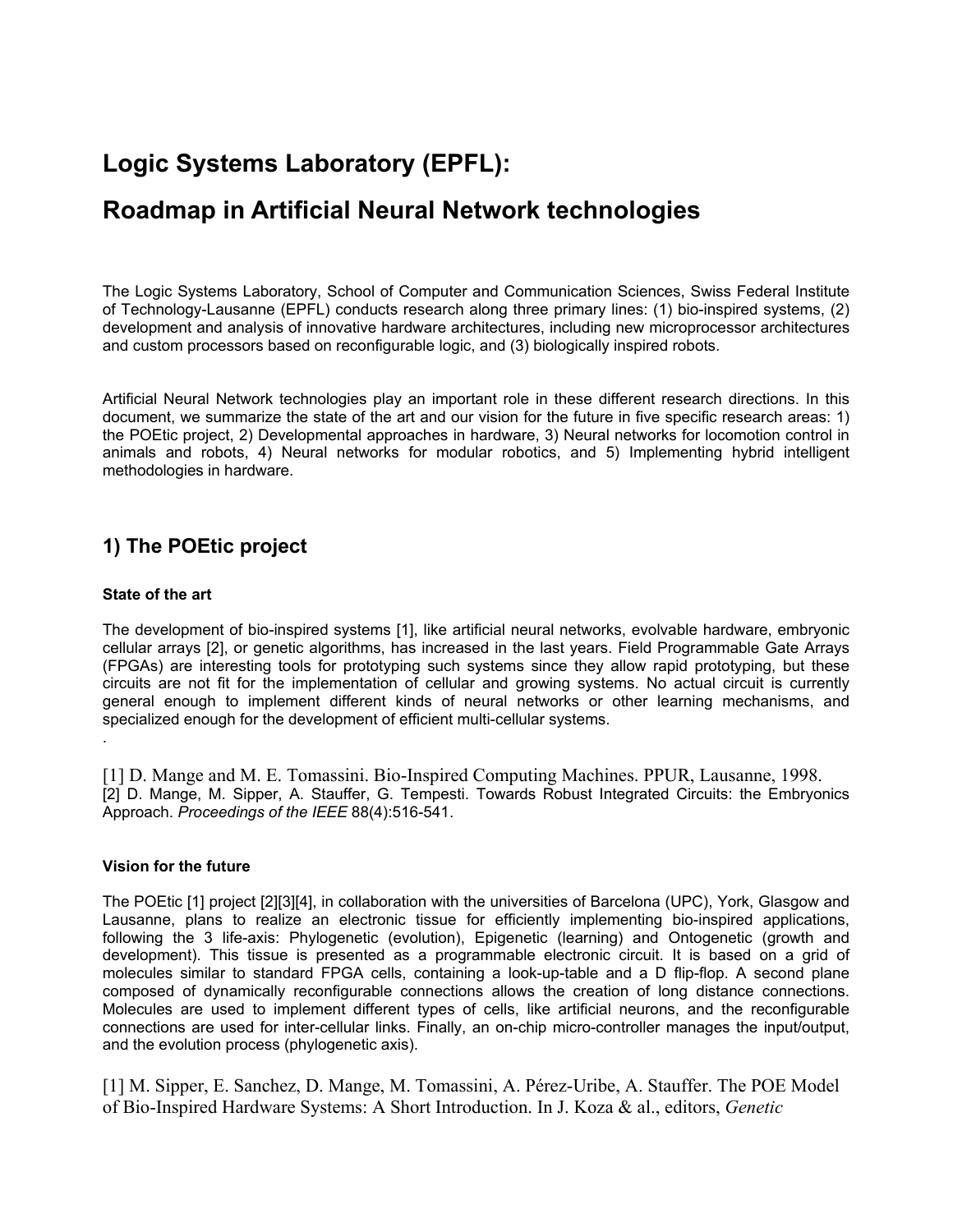*Programming 1997, Proceedings of the Second Annual Conference*, pp. 510-511. Morgan Kaufmann, San Francisco, 1997.

[2] G. Tempesti, D. Roggen, E. Sanchez, Y. Thoma, R, Canham, A. Tyrrell, J.-M. Moreno. A POEtic Architecture for Bio-Inspired Systems. *Proc. 8th Int. Conf. on the Simulation and Synthesis of Living Systems (Artificial Life VIII)*, Sydney, Australia, December 2002, pp.111-115.

[3] A.M. Tyrrell, E. Sanchez, D. Floreano, G. Tempesti, D. Mange, J.-M. Moreno, J. Rosenberg, A. Villa. POEtic Tissue: An Integrated Architecture for Bio-Inspired Hardware. *From Biology to Hardware: Proc. 5th Int. Conf. on Evolvable Hardware (ICES '03)*, Trondheim, Norway, March 2003 (to appear). [4] www.poetictissue.org

## **2) Developmental approaches in hardware**

## **State of the art**

Aside from some theoretical models for implementing developmental approaches to computer science, this axis of bio-inspired research has been exploited mostly for the growth and on-line structural adaptation of neural networks (see, for example, [1]) or, to a lesser extent, for the morphogenesis of robots (e.g., [2]). With some rare exceptions [3], the overhead implicit in the realization of developmental approaches have limited their application to simulations.

[1] B. Fritzke. Growing Cell Structures: A Self-Organizing Network for Unsupervised and Supervised Learning. Neural Networks 7(9):1441-1460, 1994.

[2] F. Dellaert and R.D. Beer. Toward an Evolvable Model of Development for Autonomous Agent Synthesis. Artificial Life IV: Proc. 4th Intl. Workshop

on the Synthesis and Simulation of Living Systems. MIT Press, Cambridge, MA.

[3] D. Mange, M. Sipper, A. Stauffer, G. Tempesti. Towards Robust Integrated Circuits: the Embryonics Approach. Proceedings of the IEEE 88(4):516-541.

#### **Vision for the future**

While in the past the implementation of ontogenetic approaches in hardware has been essentially limited to simulations, the projected complexity of the future generations of computing circuits (e.g., nanotechnologies) introduces a need for hardware-friendly developmental mechanisms to provide the twin properties of selforganization (to give structure to circuits too complex to be designed by conventional means) and faulttolerance (to generate circuits able to operate in the presence of unavoidable faults). Some recent research efforts have been going in this direction [1][2][3], but much remains to be done, particularly where development is coupled with other bio-inspired mechanisms such as evolution (evolving development) and learning (growth of adaptive systems).

[1] D. Mange, M. Sipper, A. Stauffer, G. Tempesti. Towards Robust Integrated Circuits: the Embryonics Approach. Proceedings of the IEEE 88(4):516-541.

[2] T.G.W. Gordon, P.J. Bentley. Towards Development in Evolvable Hardware. Proc. 2002 NASA/DoD Conference on Evolvable Hardware (EH'02), IEEE Computer Society Press, Los Alamitos, CA.

[3] R. Timothy Edwards. Circuit Morphologies and Ontogenies. Proc. 2002 NASA/DoD Conference on Evolvable Hardware (EH'02), IEEE Computer Society Press, Los Alamitos, CA.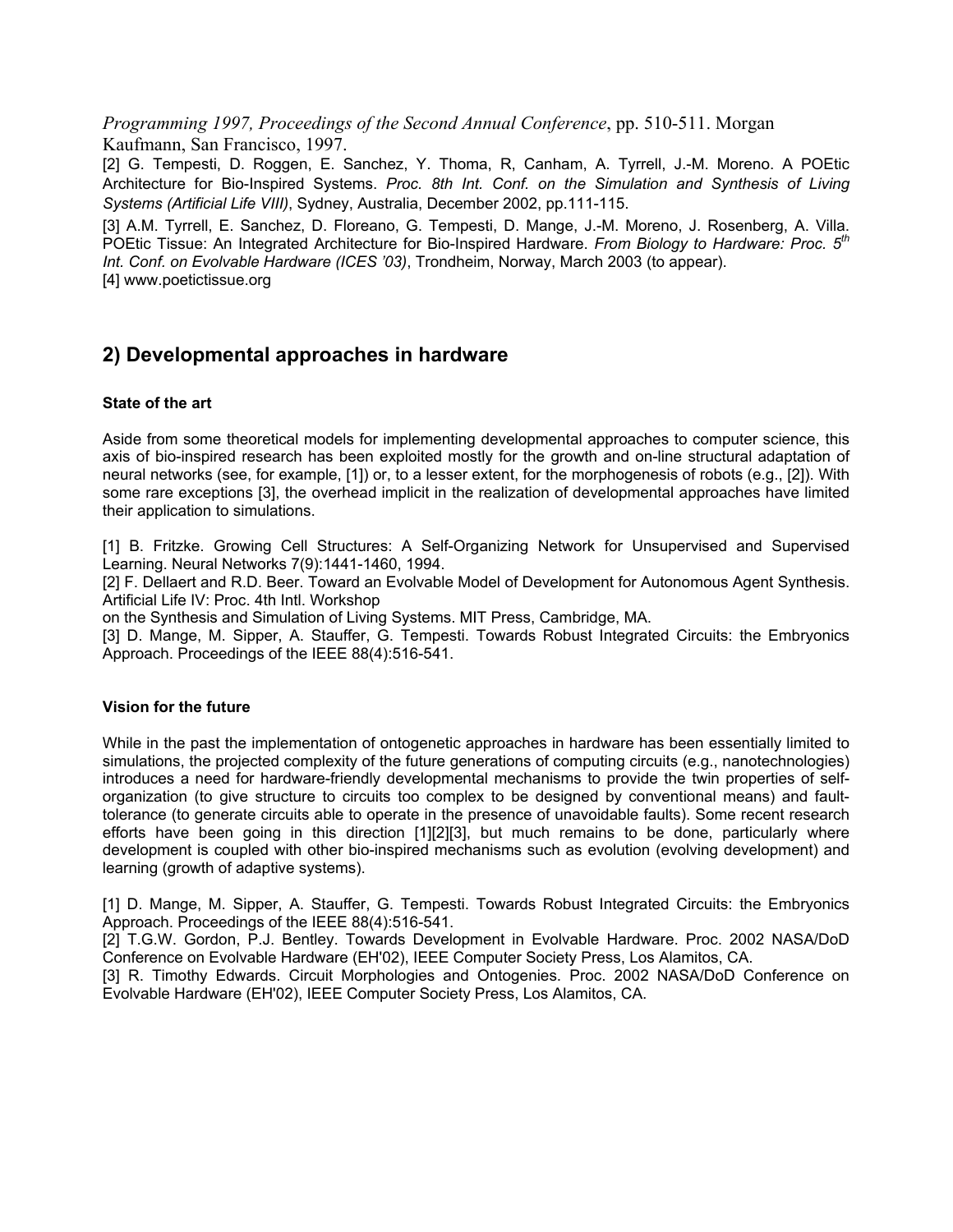# **3) Neural networks for locomotion and motor control in animals and robots**

## **State of the art**

Animal-like locomotion, i.e. the use of multiple degrees-of-freedom in a rhythmic way such as to obtain forward motion, is a fascinating phenomenon which requires complex control mechanisms. In animals, the locomotor neural networks are often based on Central Pattern Generators (CPGs), networks capable of producing multiple stable rhythmic signals which are modulated by simple tonic (i.e. non-rhythmic) inputs. Numerical simulations of neural networks are extensively used to get a better understanding of these circuits (cf [1, 2]). Since the 1990's, biomimetic robots are increasingly used to test the validity of these neural network models [3]. This creates interesting interactions between neuroscience and robotics, with on one hand robots being used as tools for testing hypotheses of animal motor control, and on the other hand the development of new biologically-inspired adaptive control algorithms for robots.

[1] Grillner, S., Degliana, T., Ekeberg, O., El Marina, A., Lansner, A., Orlovsky, G., &Wall\_en, P. (1995). Neural networks that co-ordinate locomotion and body orientation in lamprey. Trends in Neuroscience, 18 (6), 270-279.

[2] Ijspeert, A.J.: Vertebrate locomotion, in The Handbook of Brain Theory and Neural Networks, Second *Edition*, M.A. Arbib (Ed.), Cambridge, MA: The MIT Press, 2002, pp 649-654 [3] Neurotechnology for biomimetic robots, Ayers, J., Davis, J.L, Rudolph A. (Eds), Bradford Books, 2002.

## **Vision for the future**

We expect that artificial neural network technologies will play an increasing role in robotics, in particular, in situations where the environment in which the robot has to move is unknown or only partially known. In these situations, trajectories of limbs can not be planned in advance and the most promising approach is the use of adaptive control algorithms which rely on perturbation-resistant rhythm generation and fast reflex pathways for robust locomotion. The use of genetic algorithms to optimize robust pattern generators in simulation appears to be one of the most promising approaches, since genetic algorithms do not require computing a gradient of the cost function (which would be a very difficult task since locomotion is the result of a complex nonlinear interaction between the controller, the body, and the environment) and can directly optimize criteria based on actual movements performed by the robot [1, 2]. In some cases, if demonstrations of useful movements can be obtained, another approach is to use statistical learning algorithms, such as locally weighted learning, to do learning of movements by imitation [3]. Finally, reinforcement learning algorithms have an important role to play for problems of online learning with low dimensional search spaces.

[1] Beer, R. and Gallagher, J. Evolving dynamical neural networks for adaptive behavior. Adaptive Behavior 1, 1992, pp 91-122.

[2] Ijspeert A.J.: A connectionist central pattern generator for the aquatic and terrestrial gaits of a simulated salamander, Biological Cybernetics, Vol. 84:5, 2001, pp 331-348.

[3] Ijspeert A.J., Nakanishi J., Schaal S.: Learning attractor landscapes for learning motor primitives, *Advances in Neural Information Processing Systems 15* (NIPS2002), Becker S., Thrun S., Obermayer K. (Eds), to appear.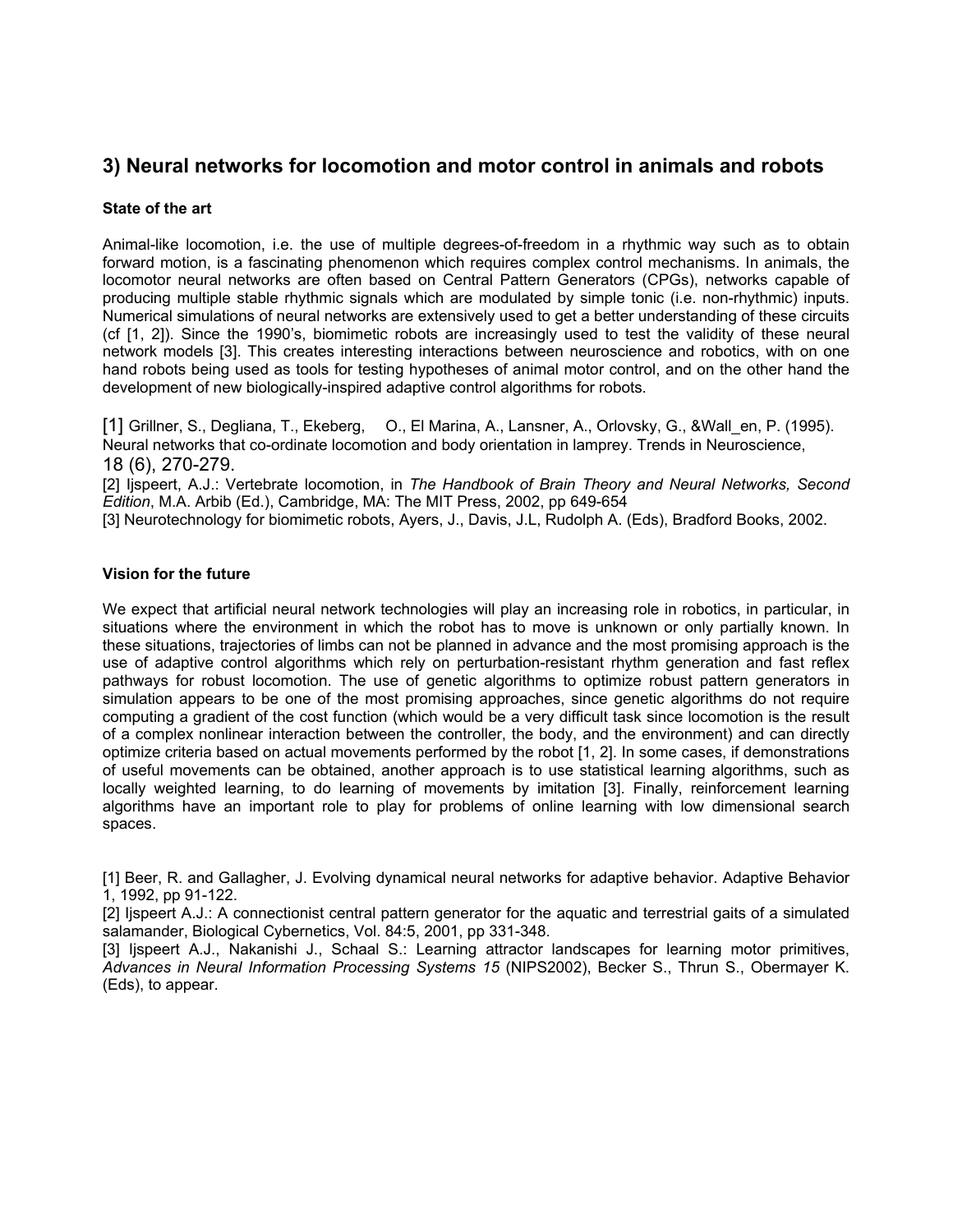# **4) Neural networks for modular robotics**

## **State of the art**

Modular robotics aims at developing robots with multiple degrees of freedom constructed from multiple simple units each possessing their own actuation, energy sources, and control mechanisms. The goal is to obtain robots which can either be quickly constructed by an engineer for a specific task, or which can autonomously self-configure according to the task and the environment. The motivation of using multiple simple units is two-fold: to obtain robustness through redundancy, and to be able to continuously adapt the configuration of the robot to the task at hand (in terms of number of degrees of freedom and energy requirements, for instance), rather than constructing a single but non modifiable sophisticated robot. This second point is especially important for applications in unknown environments where the best configuration of the robot might not be known in advance, and for applications requiring important changes in the robot shape (e.g. a task which requires sliding through a small opening, and then a manipulation of an object with several limbs). Examples of exciting projects working in this field include the CONRO project at the University of Southern California [1], the modular robotics project at the Palo Alto Research Center [2], and the European Swarm-bot project [3] to which EPFL's Autonomous Systems Laboratory participates.

- [1] http://www.isi.edu/conro
- [2] http://www2.parc.com/spl/projects/modrobots
- [3] http://www.swarm-bots.org

#### **Vision for the future**

Developing controllers for a modular robot is a difficult task since the controllers must be adapted to the configurations of the robot and to tasks which are not necessarily known in advance. A particularly challenging design problem is the development of controllers which can optimize global behavior of the robot while being implemented locally in each unit. Local learning rules therefore need to be designed such as to optimize global behavior (e.g. the speed of locomotion of the robot) through a process of self-organization. This directly relates to the type of problems addressed by the POEtic project described above, and we therefore intend to extend the notions of self-configurable electronics to control modular robots.

## **5) Implementing hybrid intelligent methodologies on hardware**

#### **State of the art**

Living organisms are capable of adapting to changing environments to a far greater degree than man-made devices. To reduce this gap, adaptive methodologies such as evolutionary computation (EC), neural networks (NN), and fuzzy logic (FL) have been conceived. Moreover, recent research tries to combine NN, EC, and FL so as to take advantage of their complementarities: **Neural-fuzzy hybrid approaches** [1, 7] combine plasticity (NN) and knowledge representation (FL) to design adaptive, human-friendly systems; **(2) Evolutionary fuzzy modeling (EFM)** [3, 4, 6] applies evolutionary algorithms to solve the fuzzy modeling problem with knowledge-tuning or structure-learning techniques. **(3) Evolutionary artificial neural networks** [10] are artificial neural networks in which evolution is applied as another form of adaptation for tasks such as connection-weight training, architecture design, and learning-rule adaptation.

In hardware systems, learning and evolution are two forms of adaptation implying, at different time-scales, modifications in the functionality and structure of a circuit. **Evolvable hardware** combines evolutionary algorithms and hardware devices for on- or off-chip evolutionary circuit design, hardware design with embedded evolution, and open-ended hardware evolution [2, 8, 9]. **Configurable Neural Hardware** uses on- or off-chip learning, either adapting the connection weights or modifying the network's topology [2, 5]. **Configurable fuzzy hardware implements** adaptive evolutionary-fuzzy or neural-fuzzy systems.